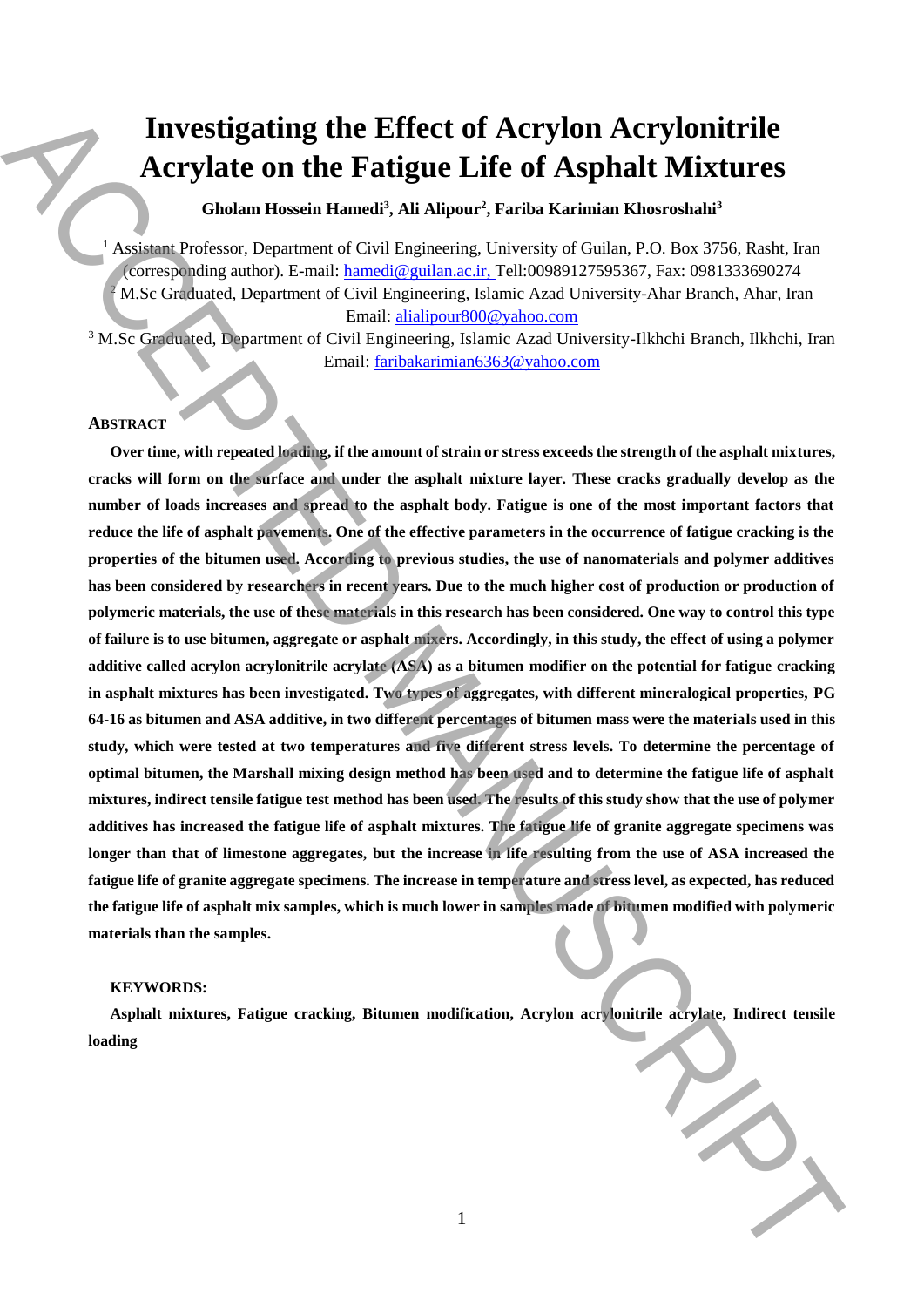# **Introduction**

In recent years, researchers have used various methods to improve the rheological properties of bitumen. One way to improve the performance of bitumen is to use the right additives. So far, common additives such as polymer additives and waxes have been used to correct bitumen behavior at high and low temperatures. Although the weight of bitumen in asphalt mixes is negligible, much of the research on asphalt mixtures is about bitumen. Bitumen has an important effect on the optimal performance, durability and stability of asphalt mixtures, and any change in bitumen performance will affect the performance of asphalt mix [1].

One of the materials that can be reused as a suitable additive for bitumen modification in the pavement industry is polymers. Polymers, like other modifiers, have their own advantages and disadvantages, but try to bring bitumen properties closer to ideal properties, given the conditions used. Preliminary studies have shown that limited research on the use of ASA in the bitumen and asphalt industry has been conducted mainly on the rheological properties of bitumen, especially at high temperatures. Therefore, in this study, an attempt has been made to investigate the effect of using ASA polymer on the properties of asphalt mixture against fatigue cracking, which generally occurs in intermediate temperatures. Early reasons for choosing this material include increased resistance to high temperatures under the bitumen correction process, resistance to aging, increased modulus of hardness, and low cost.

#### **Methodology**

Two types of aggregates with different properties against fatigue cracking have been investigated in this study: limestone and granite. ASA is a type of polymer that is obtained by low pressure and the use of Zieglernata catalyst and has a linear structure and this material is in the form of very fine solid particles about 150-120 micrometers.

In this research, the bitumen used is bitumen with a PG 64-16, which has been prepared by Azardavam Yol Tabriz Company. Bitumen 16-64 PG is temperate according to climatic conditions, and fatigue occurs mainly at temperatures between 5 and 25 °C.

In order to improve the bitumen, first the base bitumen is heated to 160 °C and the additive is gradually added to it. ASA additive is a solid granular powder that is gradually added to bitumen. The mixing operation is performed in a mixer with temperature control for 25 minutes at a rotation speed of 2000 rpm.

The mixing plan of asphalt mixtures used in this study was performed according to the Marshall method according to the instructions of MS-2 of the asphalt institute [3]. In this method, the optimal bitumen

percentage is determined based on the average of 3% bitumen equivalent to the maximum strength, maximum specific gravity and the percentage of empty space equal to 4% and is controlled by the values of the regulations.

The fatigue life of asphalt mixtures is obtained by indirect traction testing. Indirect tensile test is a type of fatigue test in which the load is repeatedly applied to a cylindrical specimen so that the compressive load is applied to the cylindrical faces in a parallel and vertical manner. This form of loading causes uniform tensile stress in the specimen. Which will be perpendicular to the direction of loading and along the cylindrical sample [4].

#### **Results and Discussion**

The optimum bitumen percentage for samples made with granite aggregate and limestone is 5.5 and 5.7, respectively.

Figures 1-2 show the number of load cycles leading to the failure of asphalt specimens for ASA-controlled and modified mixtures in specimens made of granite aggregate. Figures 1-2 show that ASA-modified asphalt mixture specimens show significantly better fatigue life than simple asphalt specimens. Because bitumen mixes with ASA, the released carbon fills the voids, creating strong bonds with the bitumen chains, which increases the adhesion of the bitumen to the aggregate. This better adhesion between bitumen and aggregate also minimizes the displacement of the material particles relative to each other, thus improving the fatigue life due to the delay in the process of creating and expanding cracks. In addition, residual ASA particles that do not react chemically can complete the granulation of filler materials and cover a very fine part of the granulation curve. As a result, reducing the void space in asphalt mixtures can lead to an increase in their service life. On the other hand, adding ASA to bitumen increases the hardness of bitumen. If the stress level is constant in the fatigue test, the tensile strain decreases with increasing hardness of the samples. **Alternative** consider the set of signal of the set of signal of the set of signal of the set of signal of the set of signal of the set of signal of the set of signal of the set of signal of the set of signal of the set o



**Figure 1 The number of cycles leading to failure in the fatigue test at 5** °**C (granite aggregate samples)**